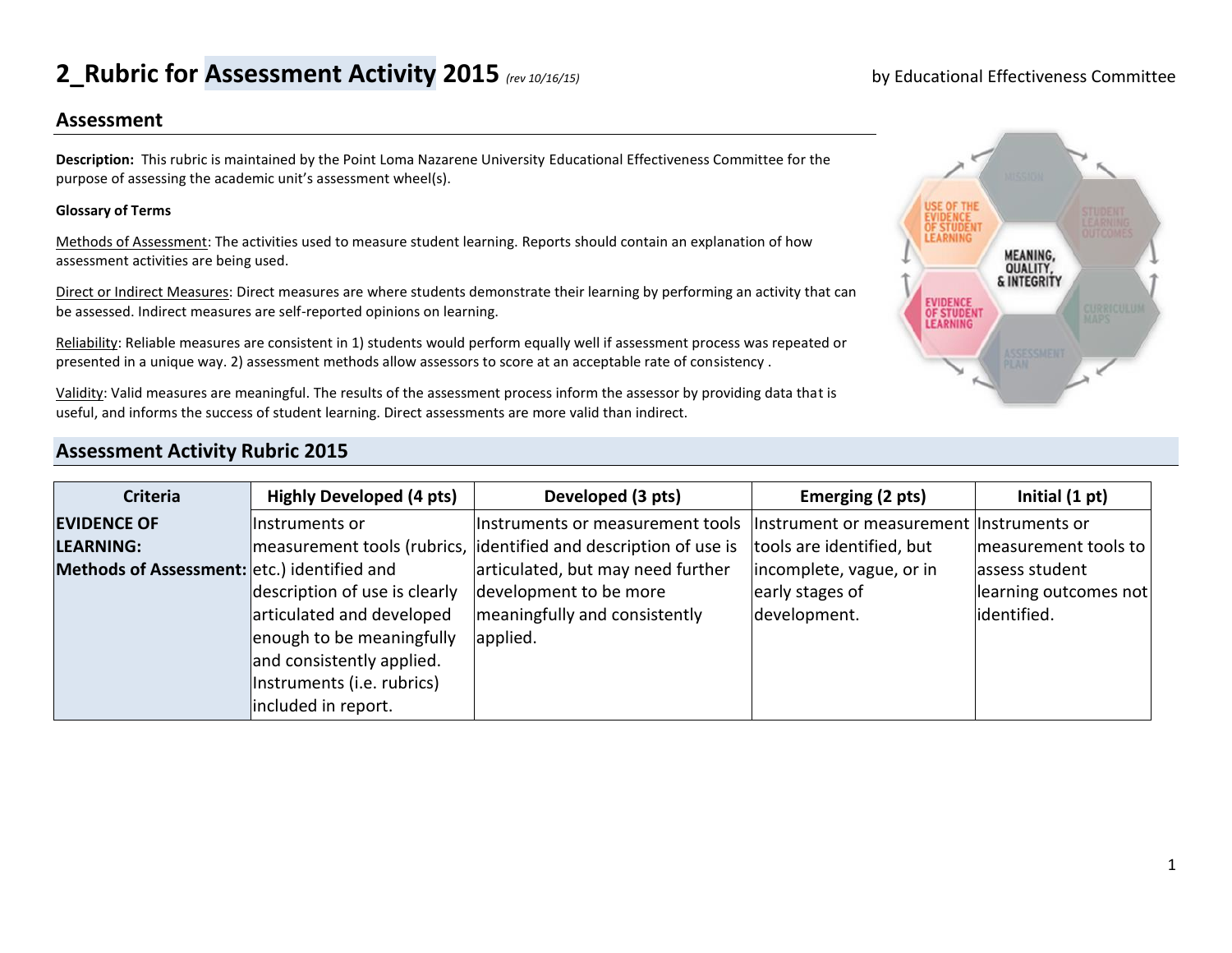| <b>Criteria</b>                                                               | <b>Highly Developed (4 pts)</b>                                                                                                                                                                                                           | Developed (3 pts)                                                                                                                                                                                                                                                | Emerging (2 pts)                                                                                                                                                                            | Initial (1 pt)                                                                                                                                    |
|-------------------------------------------------------------------------------|-------------------------------------------------------------------------------------------------------------------------------------------------------------------------------------------------------------------------------------------|------------------------------------------------------------------------------------------------------------------------------------------------------------------------------------------------------------------------------------------------------------------|---------------------------------------------------------------------------------------------------------------------------------------------------------------------------------------------|---------------------------------------------------------------------------------------------------------------------------------------------------|
| <b>EVIDENCE OF</b><br><b>LEARNING: Direct or</b><br><b>Indirect Measures:</b> | Most PLOs are assessed by<br>two or more assessment<br>activities. There is at least<br>one direct measure<br>(required) for each learning<br>outcome.                                                                                    | All PLOs are assessed by a<br>minimum of one direct assessment<br>activity, but few include a second<br>assessment measure.                                                                                                                                      | Program collects indirect<br>measures of student<br>learning (i.e. surveys, focus<br>groups) and some direct<br>evidence.                                                                   | Program does not<br>collect either direct or<br>indirect measures of<br>student learning.                                                         |
| <b>EVIDENCE OF</b><br><b>LEARNING: Quality of</b><br>Evidence:                | All PLOs are supported by<br>the evidence of student<br>learning that is well<br>national standards,<br>longitudinal, reliable and<br>valid.                                                                                              | Most PLOs are supported by the<br>evidence of student learning that is<br>well developed and includes some<br>developed and includes data data that can be benchmarked to<br>that can be benchmarked to national standards, longitudinal,<br>reliable and valid. | Faculty collect evidence, but The collection of<br>the reliability or the validity<br>of the evidence collected is<br>questionable and does not<br>include data that can be<br>benchmarked. | evidence does not<br>appear to be aligned<br>with the PLOs, is not<br>well developed, and<br>does not include data<br>that can be<br>benchmarked. |
| <b>EVIDENCE OF</b><br>LEARNING:<br><b>Criteria for Success:</b>               | Assessment Plan includes<br>targets for student<br>performance for each<br>method of assessment and<br>rational of how targets are<br>appropriate.                                                                                        | Assessment Plan lists several<br>performance targets but does not<br>include a rationale for targets and<br>why they are appropriate.                                                                                                                            | Descriptions of performance Performance targets<br>targets unclear or<br>inappropriate and without<br>rationale.                                                                            | or other expectations<br>missing.                                                                                                                 |
| <b>USE OF EVIDENCE:</b><br><b>Analysis of Findings:</b>                       | Report articulates a well-<br>reasoned critique of<br>assessment data, which is<br>presented in summary<br>formats, that leads to<br>conclusions for improved<br>student learning that are<br>clearly drawn from the<br>analysis of data. | Report provides analysis of<br>assessment data, which is<br>presented in summary formats,<br>that leads to conclusions for<br>improved student learning.                                                                                                         | Report includes qualitative<br>or quantitative data but<br>analysis is vague or<br>questionably related to<br>results.                                                                      | Report does not<br>include sufficient<br>qualitative or<br>quantitative data, and<br>does not include<br>analysis of data.                        |